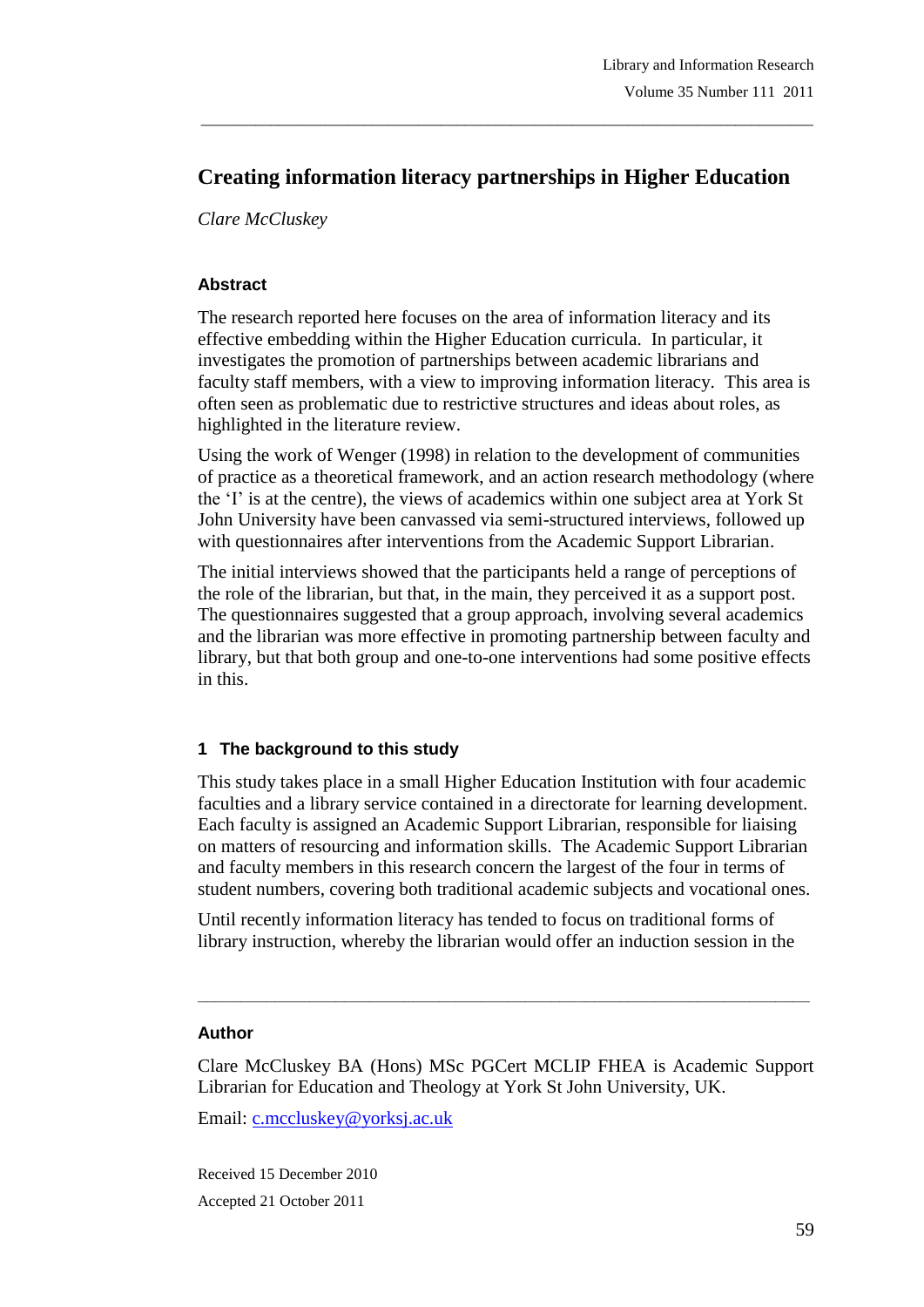first week of term, with the expectation that students would seek further help as needed. With change in student experiences and expectations in relation to information searching and researching (due to a rise in fee paying, for example), and also the rise in the number and varying quality of online resources, this approach has needed revising, to ensure students are using the most appropriate tools for their research throughout their courses. Not only do users feel that library systems are outdated, with interfaces that are less intuitive than those of Google or Amazon, they do not see that there is a need to use them (Lombardo and Miree, 2003; Herring, 2008). This issue is highlighted from the academic"s point of view by Brabazon (2008, 48), who describes "a flattening of expertise, knowledge, writing, reading and scholarship" in relation to the "Google effect".

\_\_\_\_\_\_\_\_\_\_\_\_\_\_\_\_\_\_\_\_\_\_\_\_\_\_\_\_\_\_\_\_\_\_\_\_\_\_\_\_\_\_\_\_\_\_\_\_\_\_\_\_\_\_\_\_\_\_\_\_\_\_\_\_\_\_\_\_\_\_\_\_\_\_\_\_\_\_\_

It was therefore the aim of the library at York St John University to embed information skills sessions into the undergraduate curricula of all programmes. Although this had been sanctioned by committees at the higher management level of the University, it was apparent through audits that many courses did not have the level of provision outlined in the strategy.

It was also apparent that some students needed extra help with information searching skills. They were approaching the library for help and showing a lack of understanding about the entire information searching process or what the library could offer to assist. For example, asking for assistance with access to information on the topic of literacy amongst boys in primary schools. When shown search strategies and asked what it was they wanted to find, in order to discern the most appropriate search tool, the response was confusion. There was little consideration of the various types of information available, with the main focus upon journal articles as this was considered to be vital according to tutors. It was the library"s view that students should be empowered with the ability to enquire independently, without relying upon the services of a librarian.

The heads of programme within one subject area had previously been approached about how library input could be made more appropriate for their courses and students and an enthusiastic response received. However, this was not translating into fully embedded sessions on the main undergraduate courses. Where sessions were embedded, follow up information suggested that the students were not getting the full picture of how the librarians could assist in developing research and information skills.

For example, a group of students reported that their tutor had recommended that the librarian could help them find e-journals. This is confusing as the library can assist, but it is only one pillar ("locate and access") from the seven outlined by the SCONUL Advisory Committee on Information Literacy (1999). It must be asked whether this is indeed what the academics have asked, or whether they intend for the librarian to show the students the skills required for locating and evaluating information too. If it is what the academics have requested, is the institution not developing independent information skills sufficiently?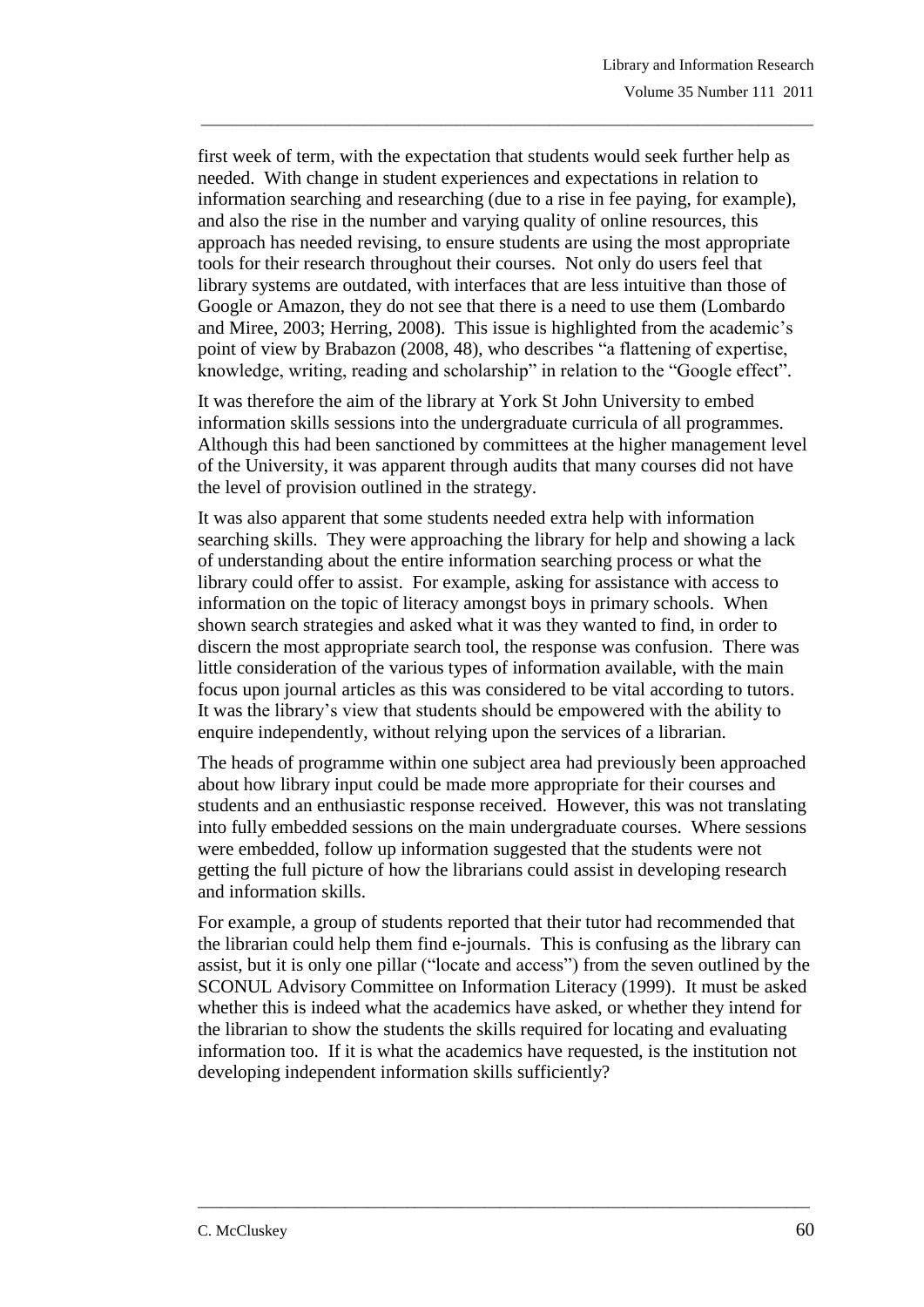## **2 Research question**

The research question is "How do I evaluate the views of the academics in one subject area in regard to my role and investigate ways of promoting partnerships between academic support librarians and faculty members?"

\_\_\_\_\_\_\_\_\_\_\_\_\_\_\_\_\_\_\_\_\_\_\_\_\_\_\_\_\_\_\_\_\_\_\_\_\_\_\_\_\_\_\_\_\_\_\_\_\_\_\_\_\_\_\_\_\_\_\_\_\_\_\_\_\_\_\_\_\_\_\_\_\_\_\_\_\_\_\_

To address this question, it is necessary to break it down into different aims. This particular study is concerned with two possible roads for communication:

*Are one-to-one conversations between faculty members or group-based sessions run by librarians for tutors more effective for improving knowledge and sharing of the roles of those from each area?*

Two approaches were compared – one-to-one conversations between librarian and individual faculty members and group interactions with two or more academics. Investigations took place to ascertain whether either had an impact on the level of collaboration achieved between tutors and librarians. As shown in the theoretical influences section, the ideal is to have mutual engagement, i.e. a partnership where each others" professional judgement and knowledge is acknowledged and utilised to formulate, in this case, curricula within which information literacy is embedded.

## **3 Theoretical influences**

Aligning the research with the concept of social justice in education, a commitment to ensuring that all those involved with the process of promoting information skills are working as a team, with respect for each other, as in the model produced by Chapman and West-Burnham (2010) is key. They assert that it is, "critical for each other to know what other team members gain from participation… plans are shared and contributions are appreciated" (Chapman and West-Burnham, 2010, 132). Reflecting upon this concept, it is possible that effective communication between the library and the faculty was lacking, without concern for the aims and values of each area. Wenger"s (1998) concept of communities of practice provided another influential theoretical framework for further investigation.

Wenger asserts that learning is a fundamentally social phenomenon and that mutual engagement is key to this:

*Practice does not exist in the abstract. It exists because people are engaged in actions whose meanings they negotiate with one another… Membership in a community of practice is therefore a matter of mutual engagement.*

(Wenger, 1998, 73)

This is a view complemented by Chapman and West-Burnham, who also consider the barriers in achieving this outside the usual professional community:

*It is relatively easy to share dreams and visions with colleagues who are friends and have similar ideas. However, working with those who have very different visions demands different skills, including confidence in one's own ideas and an ability to accept the perspectives of others.*

\_\_\_\_\_\_\_\_\_\_\_\_\_\_\_\_\_\_\_\_\_\_\_\_\_\_\_\_\_\_\_\_\_\_\_\_\_\_\_\_\_\_\_\_\_\_\_\_\_\_\_\_\_\_\_\_\_\_\_\_\_\_\_\_\_\_\_\_\_\_\_\_\_\_\_\_\_\_\_

(Chapman and West-Burnham, 2010, 138)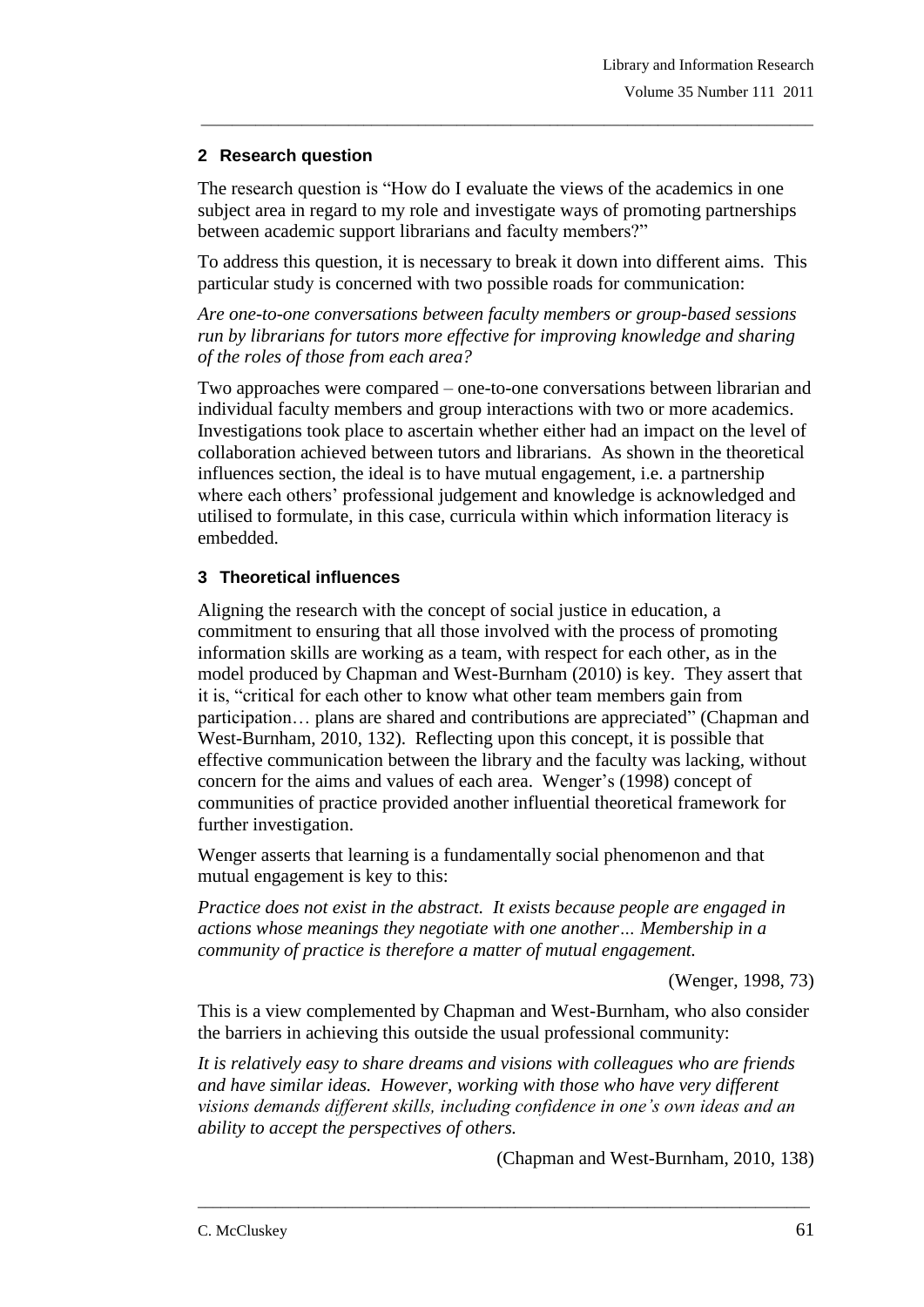Given that previous, "top-down" strategies had not led to embedded information skills, Wenger's concept of mutual negotiation allows for an alternative approach. These two theoretical influences also tally with my own personal values of cooperation, cross-curricula understanding and respect, which are important given the action research approach I have taken, whereby the researcher is at the centre of investigation.

\_\_\_\_\_\_\_\_\_\_\_\_\_\_\_\_\_\_\_\_\_\_\_\_\_\_\_\_\_\_\_\_\_\_\_\_\_\_\_\_\_\_\_\_\_\_\_\_\_\_\_\_\_\_\_\_\_\_\_\_\_\_\_\_\_\_\_\_\_\_\_\_\_\_\_\_\_\_\_

The initial phase involved collecting information about how a good partnership is formed from a tutor with whom a partnership was already developing. Over one year information skills provision had increased from no contact between librarian and academic to embedded sessions on a key MA programme and input on resources at each stage of the validation of future programmes of which the tutor in question was in charge. A meeting was recorded where the development of the relationship was explored.

The tutor expressed the opinion that research into library-faculty collaboration was important and highlighted two important "keys" to the progression of the partnership; being aware of the strengths each party can bring and keeping the dialogue going:

*we're moving in the same direction which is important… when you emailed me about partnership I was thinking one the key things is conversations like this and just keeping in touch I think… which I don't think we've done so well in the past but we do much better with you…, not just after, but before validation then following up after validation and just keeping you more involved as well. Not just passing on a reading list… It's win win isn't it? In the past we've been in danger of just seeing you as the person who orders the books. Now it's more of a professional dialogue.*

(Tutor G, 2010)

## **4 Literature review**

The main focus of the literature review was in the area of partnerships between academics and librarians in Higher Education, with a view to promoting crossdepartmental working and embedding information skills. The key references were found in library and information science databases (LISTA, LISA and Emerald), with only two articles retrieved from the main education resource searched (British Education Index).

A number of articles focus upon the promotion of library services, rather than encouraging the partnerships, and therefore communities of practice, that this study is interested in. For example, Crawford (2009) describes how a liaison role was developed from scratch and details individual initiatives to promote the library to faculty, such as the creation of web pages, interactive tutorials and addressing school councils. However, the views of the academics are not considered – the promotion methods seem to be taken solely from the librarian point of view. Donnelly et al (2006) talk about promoting information literacy tools to the institution"s business school. These tools were based on a student survey, but did not take into account the academics' views. Taking the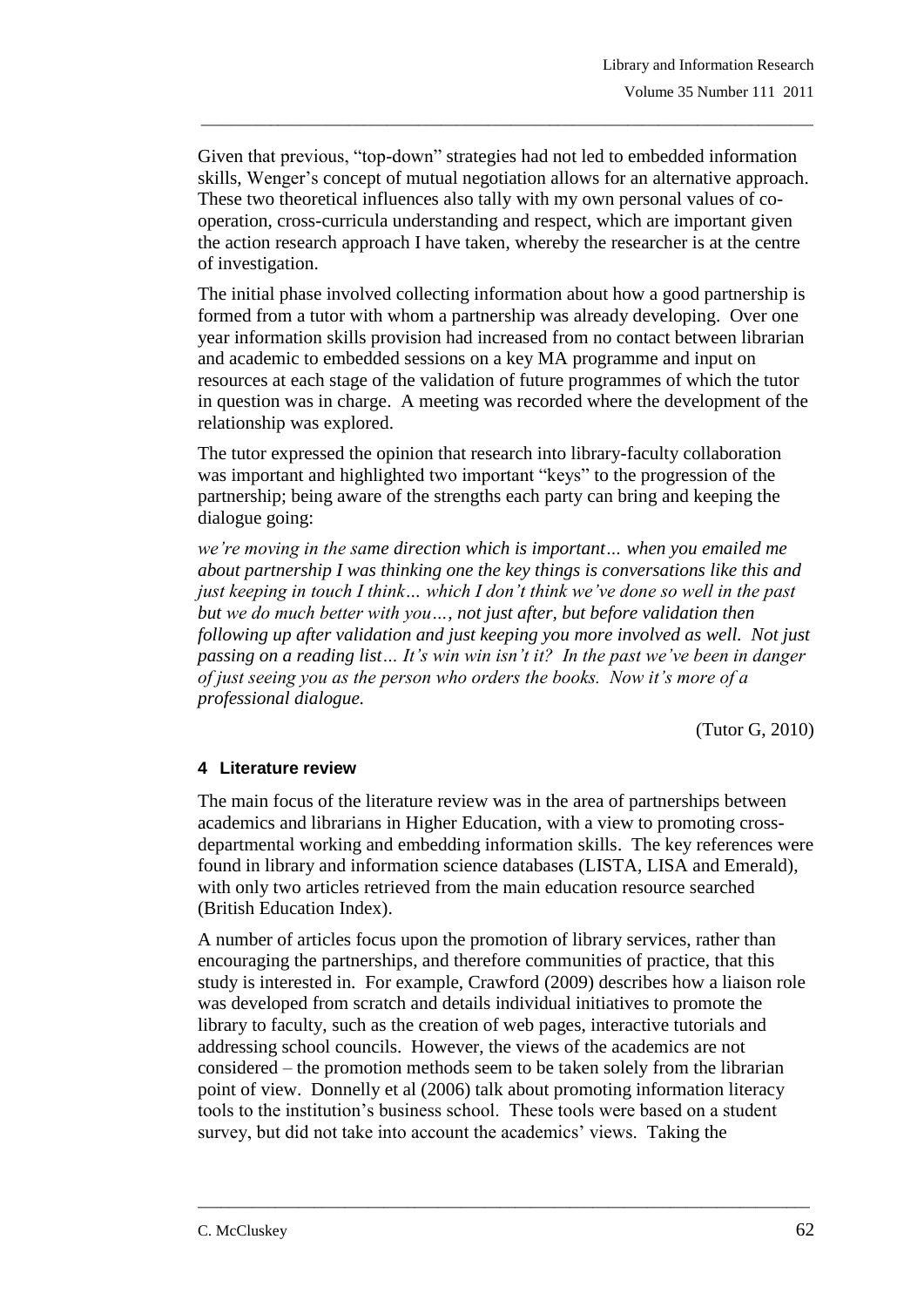approaches outlined in the "theoretical influences" section as a guide, this would not help in creating effective co-operation.

\_\_\_\_\_\_\_\_\_\_\_\_\_\_\_\_\_\_\_\_\_\_\_\_\_\_\_\_\_\_\_\_\_\_\_\_\_\_\_\_\_\_\_\_\_\_\_\_\_\_\_\_\_\_\_\_\_\_\_\_\_\_\_\_\_\_\_\_\_\_\_\_\_\_\_\_\_\_\_

Further literature outlines successful projects in embedding information skills in curricula, but these accounts commence further in the process, with the result that the important issue of *how* a partnership was set up is not described. Gibson and Luxton (2009) give such an account, based in a BA Education Studies degree, commencing by outlining the embedding of a two hour library session in a first year core module, but not explaining how this point was reached. An account is given of how the partnership developed, with feedback from programme meetings leading to further sessions embedded at all levels of the course. This led to a shift from a focus on how to access resources towards critical thinking about the information searching process on the part of the students and also shifted their perceptions of the librarian, viewing her as part of the academic team, lining up with the ideal conditions outlined in the theoretical influences. There was also a:

*change in academic staff's perception of the subject librarian's role from that of a separate persona to an equal and essential partner vital to the student learning experience and programme effectiveness.*

(Gibson and Luxton, 2009, 43)

The authors advocate librarian involvement at curricula level, but again omit to say how they got there.

The author with the approach most applicable to this study (i.e. investigating partnerships) was McGuinness (2003). This research asserts that an understanding of roles is needed for effective collaboration, supporting the approach in this study. From this viewpoint, the importance of the perspective of academics becomes apparent, especially in the following ways:

1. *Lecturers exercise... autonomy over curriculum content*

*2. Academics are perceived as the gatekeepers to undergraduate education*

*3. Little (has been) written about academics' perceptions and attitudes towards IL*

*4. Most of what is written is from the LIS perspective*

*5. Assumption amongst LIS professionals that… integration of IL into teaching curricula is the optimum way to ensure that students become information literate… examples of successful initiatives are comparatively rare… blame laid… on the shoulders of academics.*

(McGuinness, 2003, 244-245)

This research involved a qualitative study in which 20 academic lecturers were interviewed about their contact with the library and found that it was generally infrequent and functional (e.g. book ordering), with the librarian as a reactive service provider:

*None of the participants discuss curriculum related matters, such as course design or teaching strategy, with library staff, nor do they involve them directly in any of their courses.*

\_\_\_\_\_\_\_\_\_\_\_\_\_\_\_\_\_\_\_\_\_\_\_\_\_\_\_\_\_\_\_\_\_\_\_\_\_\_\_\_\_\_\_\_\_\_\_\_\_\_\_\_\_\_\_\_\_\_\_\_\_\_\_\_\_\_\_\_\_\_\_\_\_\_\_\_\_\_\_

(McGuinness, 2003, 249)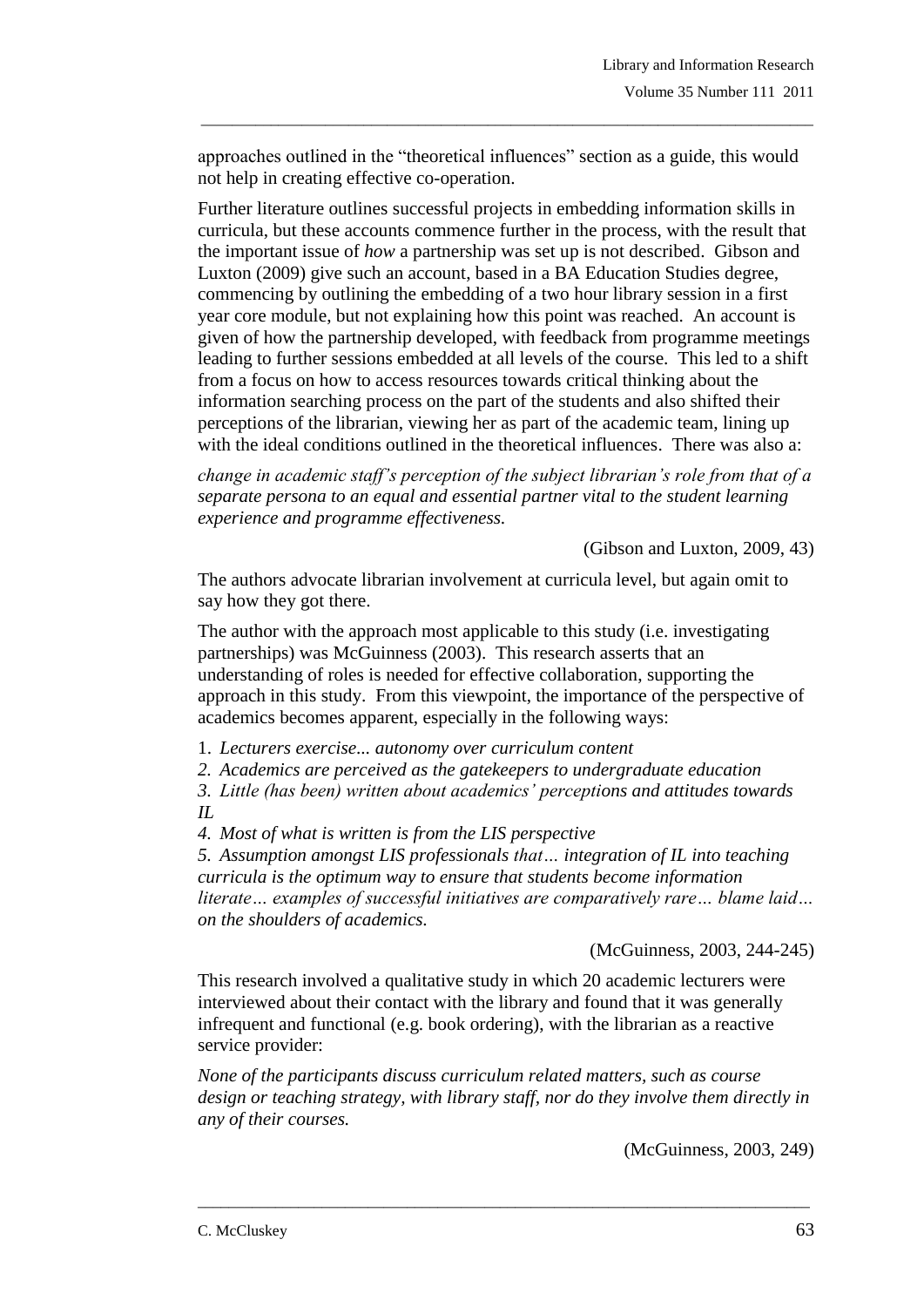The conclusion of this study gives conflicting messages, firstly saying that:

*While the majority of participants agree that librarians are teachers – of library skills – they also believe that students do not receive adequate training in this area, and that this is as a result of their own inattention to the problem.*

\_\_\_\_\_\_\_\_\_\_\_\_\_\_\_\_\_\_\_\_\_\_\_\_\_\_\_\_\_\_\_\_\_\_\_\_\_\_\_\_\_\_\_\_\_\_\_\_\_\_\_\_\_\_\_\_\_\_\_\_\_\_\_\_\_\_\_\_\_\_\_\_\_\_\_\_\_\_\_

## (McGuinness, 2003, 252)

Yet, they are loath to share the classroom and allow the professionals in the information arena to work in partnership with them to address this. This study appears to back up the case for a project which focuses upon the academics" views of the role if the librarian, rather than accounting for their current relationship with theirs.

Later work by McGuinness (2007) looks at specific strategies for integrating information literacy, asserting that the most popular way is using common problem areas (e.g. plagiarism) as a way in. However, the assertion is that this is not the most effective. Ad hoc sessions get librarians on the curriculum, but this does not help to alter perceptions of the role or the power balances involved, thus not providing a strong foundation. McGuinness views co-operation as the best level of partnership, with an "academic champion" who can relate to the students' struggles in information searching and realises that one cannot simply "pick up" information searching skills. An interest in pedagogy is also valuable in order to make the most of information literacy instruction, with a strategic approach to instil an information literate culture advocated as the ideal.

Stubbings and Franklin (2006) assert the need for liaison at the lower level. On a micro level, librarians need to know how to foster good partnerships with as many academics in faculty as possible, to inform the types of strategy advocated by McGuinness (2007). Hardy and Corrall (2007) address the subject of communication and liaison in the context of the changing role of subject librarians, charting the rise of information literacy and the changing role aligned to that. Regarding communication, this research also finds a lack of literature in recent times in the review, but do find mention of a need for more pro-active liaison. The findings on communication saw librarians sitting on departmental committees, using email to liaise, and face-to-face in faculty on a one-to-one basis. The importance of informal contact is also emphasised. Again, there is not much consideration of the best way of initiating liaison, nor how much effect it has on information literacy programme implementation. One of its recommendations for future research is:

*perceptions of the role (of the support librarian) and its value held by key stakeholders, such as library directors, academic staff and students.*

(Hardy and Corrall, 2007, 89)

The importance of not just imposing the library view of information literacy upon academics is again brought out by Webber, Boon and Johnston (2005), who investigated the conceptions of academics regarding this. They conclude:

*some surveys of academics' use (or non-use) of electronic journals, databases or subject gateways have made academics sound like naughty children who are wilfully refusing to use these nice electronic goodies. Rather than trying to*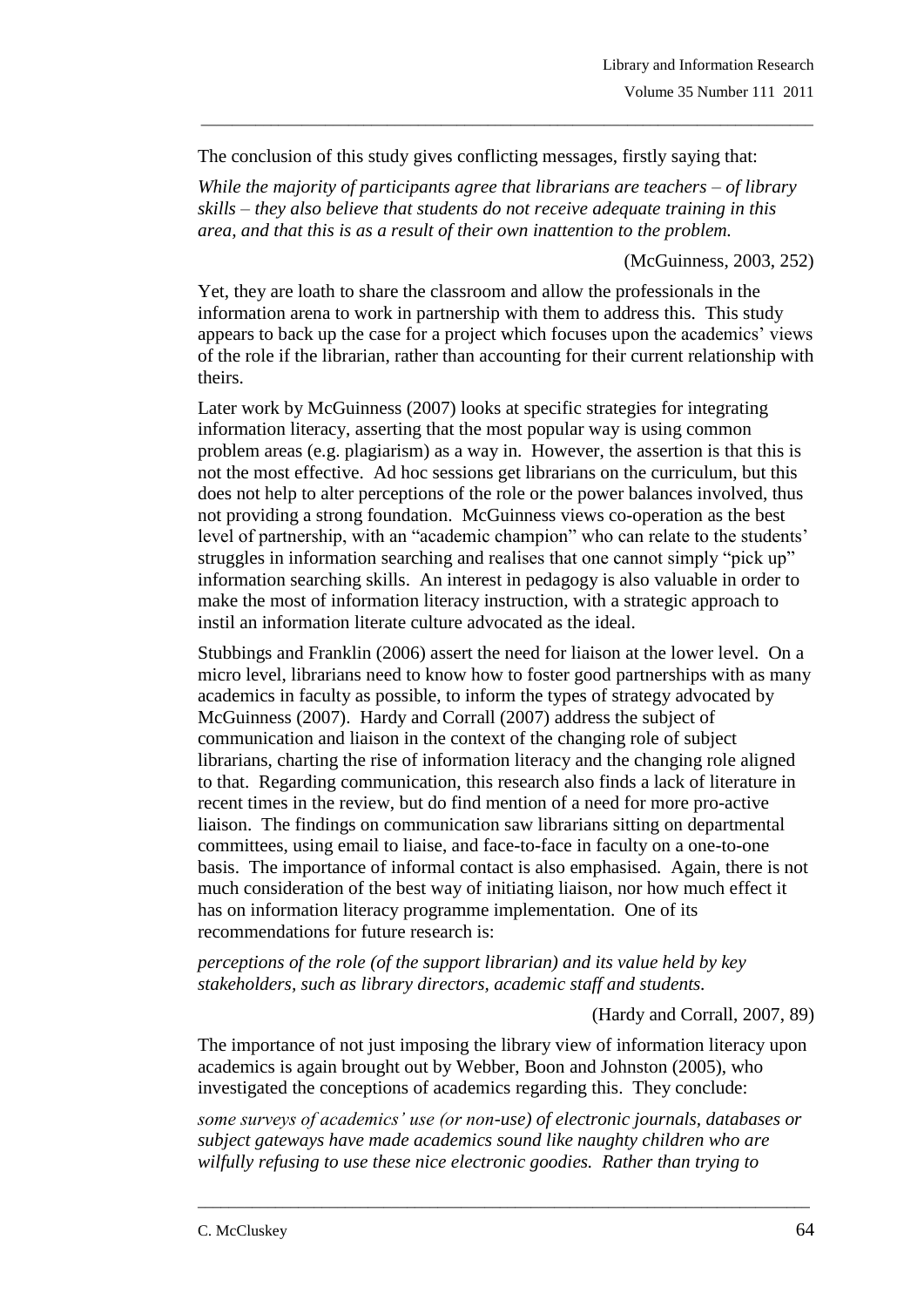*measure academics' level of information literacy against some generic standard, it makes more sense for librarians… to engage with the language and social discourse of the discipline, in order to create more effective working relationships with academics… It also makes sense for everyone… to reflect on their own conceptions of information literacy.*

\_\_\_\_\_\_\_\_\_\_\_\_\_\_\_\_\_\_\_\_\_\_\_\_\_\_\_\_\_\_\_\_\_\_\_\_\_\_\_\_\_\_\_\_\_\_\_\_\_\_\_\_\_\_\_\_\_\_\_\_\_\_\_\_\_\_\_\_\_\_\_\_\_\_\_\_\_\_\_

(Webber, Boon and Johnston, 2005, 14-15)

As outlined in the theoretical influences section, it is my belief that shared plans and respected contributions amongst members of different "professional groups" are vital in establishing effective communities of practice. If these are to be encouraged for information literacy, these beliefs must inform the research and avoid the pitfalls that these authors warn against.

## **5 Methodology and methods employed**

The literature review provided evidence of different approaches to embedding information literacy in Higher Education programmes. It has also shown that there is little published on how best foster these. Different studies have proffered suggestions for the level at which partnerships should be fostered and various "hooks" for information literacy instruction put forward. Considering the scale of this project and what was achievable at the level of Academic Support Librarian in the institution in question, the focus fell upon the academics" view of the role of the librarian in one subject area. Interventions were then compared to see if they had an impact upon these views through follow up questionnaires.

The methodology used was an action research one. Action research is a method promoted for those trying to influence their own practice, rather than the traditional, empirical approaches which put the researcher external to events:

*In traditional forms of research – empirical research – researchers do research on other people. In action research, researchers do research on themselves. Empirical researchers enquire into other people's lives. Action researchers enquire into their own.*

(McNiff, 2002, 6)

As a key concern was improving my own practice, to interrogate what I did with a view to improving it, this was an appropriate approach. It is also an approach which allows the values of the researcher to take an important part in the process as outcomes are validated against these (McNiff and Whitehead, 2006). In this case, my values are of co-operation, cross-curricula understanding and respect, linked to the theoretical influence of social justice in education.

In action research, one identifies an area of practice which requires improvement, then imagines a solution, tries it out and reflects upon the results (McNiff, 2002, 7). In this case the area of practice is the developing of partnerships, specifically focusing on the view of *my* role as a librarian, related to *my* values as outlined earlier. The possible solutions involved interactions with members of the faculty (either one-to-one or in groups) – with the aim of discovering whether one of these approaches was more effective than the other, informing future practice.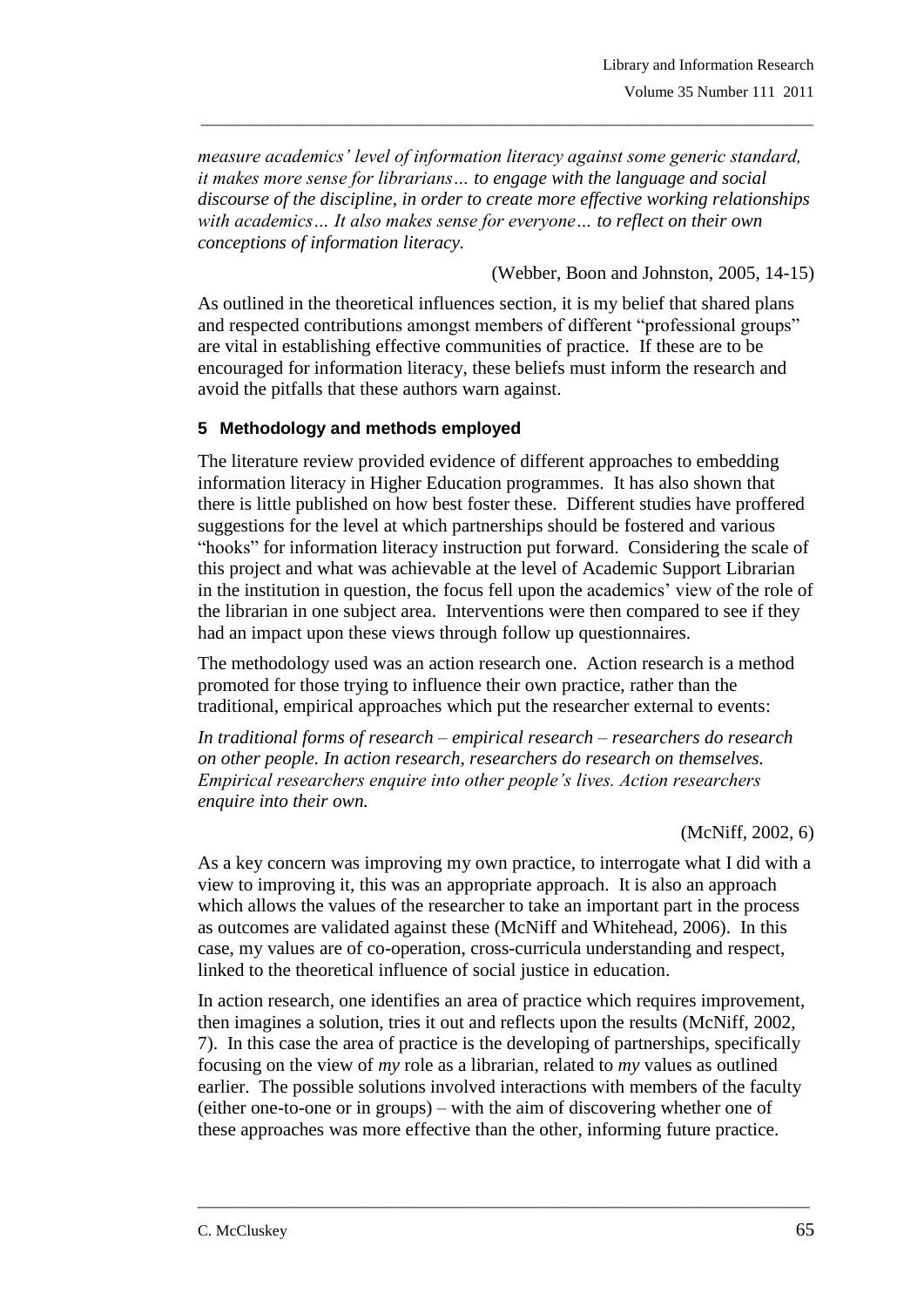Action research treats issues of bias in a different way to traditional, empirical approaches and this study must be viewed as such:

\_\_\_\_\_\_\_\_\_\_\_\_\_\_\_\_\_\_\_\_\_\_\_\_\_\_\_\_\_\_\_\_\_\_\_\_\_\_\_\_\_\_\_\_\_\_\_\_\_\_\_\_\_\_\_\_\_\_\_\_\_\_\_\_\_\_\_\_\_\_\_\_\_\_\_\_\_\_\_

*Action researchers… study themselves, seeing themselves as connected with everyone and everything else. The 'I' studies the 'I' in company with other people… they influence the development of new open thinking and practices that carry hope for the future.*

(McNiff, 2010, 29-30)

Given this "I" based approach, it is important in action research to ensure that outcomes are measurable: "What kind of evidence can I gather to show that I am having an influence?" (McNiff, 2002, 14) and that it is demonstrated that learning has taken place, therefore outlining the individual methods used is important.

The first method employed was the semi-structured interview, to gain data on how the academics perceived the role. Following one-to-one interactions with half of the participants and a group interaction with the other half, emailed questionnaires were used to ask if views of my role had changed as a result of the interaction, thereby generating evidence to show if either interaction had been effective.

There are 20 academics working on the programmes associated with this subject. All of these were approached, to see if they were willing to take part in the study and 10 agreed. Four did not then respond to the follow up appeal for interview dates, leaving six.

The approach to interviewing used was emotionalist; generating data to find out about the subjects" experiences (Silverman, 2001, 87). As prior experience of working with this group of people was apparent, knowledge had been gained of the social context of the group, as outlined in the previous sections. Semistructured interviews suit the method of initial data gathering, as a general view of the opinions of the academics in relation to the librarian role could be gathered without being influenced adversely by the interviewer. Rather, in the spirit of the whole project, a partnership experience from the outset was fostered. As Cousin (2009, 73) points out, the semi-structured interview is "best conceptualized as a "third space", where interviewer and interviewee work together to develop understandings". As such, an active, or semi-structured, approach was appropriate because further understandings could be gathered through them, rather than just gaining information to further the established view in library services.

During the interviews, the following questions of the academics in the Education area were asked:

- What do you think the activities I carry out over the academic year are?
- What do you think my priorities are?
- What are my responsibilities?

In asking questions such as these, the views of the academics could be gained without asking directly what the librarian's role was and inducing undue pressure. These questions were designed to tease out prior experiences. The questions also allowed the interviewees to put forward their own ideas for working with the library, especially when it came to the area of priorities.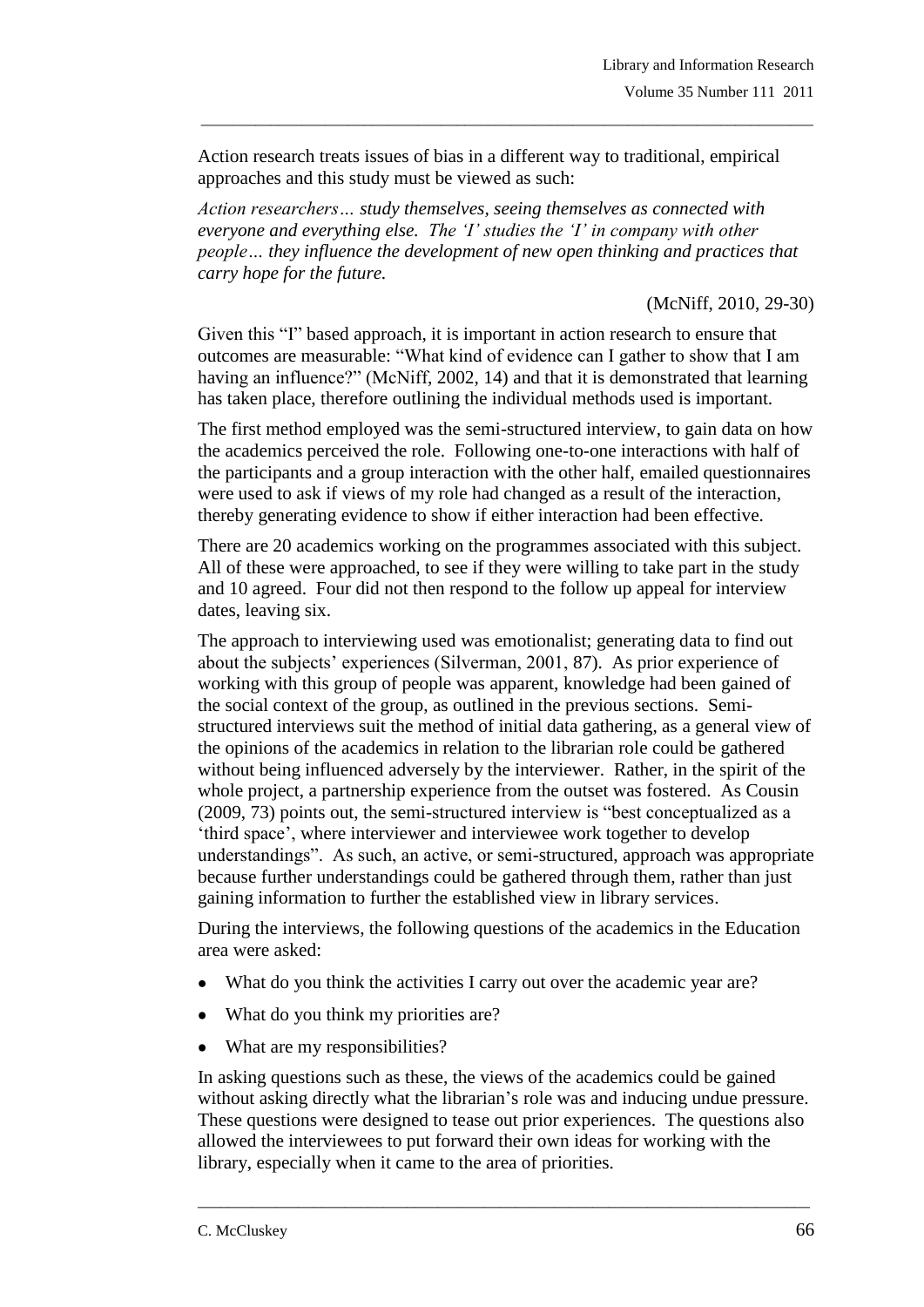Once the interviews were complete, follow up sessions were arranged; one-to-one with half of the sample group and a group session for the remainder. The content of these sessions was an outline of what the Academic Support Librarian can offer and an introduction to the main points of information literacy, followed by a couple of examples of programmes where information literacy is embedded. The academics were encouraged to say how they would like to see information literacy provision implemented for their students. This follows best practice outlined by Hepworth and Walton (2009) for getting groups to reflect on their information skills.

\_\_\_\_\_\_\_\_\_\_\_\_\_\_\_\_\_\_\_\_\_\_\_\_\_\_\_\_\_\_\_\_\_\_\_\_\_\_\_\_\_\_\_\_\_\_\_\_\_\_\_\_\_\_\_\_\_\_\_\_\_\_\_\_\_\_\_\_\_\_\_\_\_\_\_\_\_\_\_

Upon completion of the interviews, brief questionnaires were employed, to determine how (or if) the intervention put in place had changed their views of how the Academic Support Librarian could help students in regard to information skills. Questionnaires were the most practical option to gain further data from the participants at this point in the study; it had proven difficult to arrange two sessions with each of them and, in the summer months when many academics take research leave, carrying out more interviews was not a practical avenue to take. This also allowed triangulation of the evidence found in the literature and the semi-structured interviews, as Gillham asserts:

*(a) multi-method approach to real-life questions is important… one approach is rarely adequate… if the results of different methods converge… we can have greater confidence in the findings.*

(Gillham, 2007, 2)

The questions in the questionnaire were as follows:

- I have changed my view of Clare's role as an Academic Support Librarian as a result of the meeting(s) I have had with her since the initial interview. (Scale of 1 to  $4 - 1$  not at all, 2 a little, 3 quite a lot, 4 considerably)
- I have new ideas about information skills and the value the library can add to my courses as a result of these meetings. (Scale of 1 to  $4 - 1$  none, 2 one or two, 3 a few, 4 lots)
- If you have found this process useful, please give up to three examples of ways in which this is the case:
- Any other comments?

The questionnaires were deliberately short, but with an open ended question to gain "a greater level of discovery" (Gillham, 2007, 5). It was important to the partnership building process that the discovery of whether the interventions had been effective was not the only focus, but also why and to try to find out where future efforts should be targeted. The open ended question answers could also be analysed using the same logic as the coding for the interviews, to detect if the respondents had developed their thinking.

## **6 Data analysis**

The transcripts of the initial interviews were coded, to identify the type of role the academics thought the Academic Support Librarian had. Words and phrases that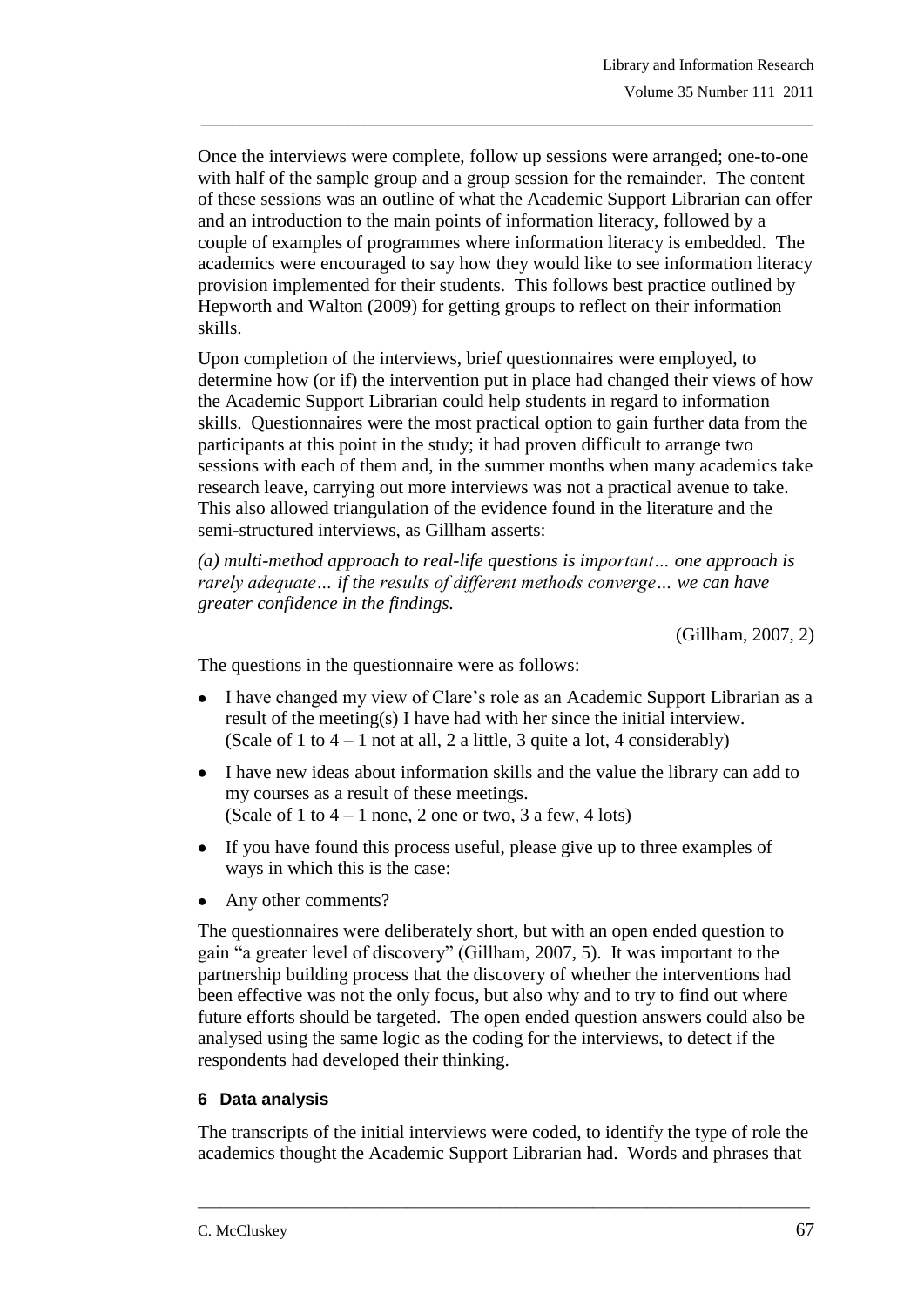indicated one of three role types were picked out of each interview; reactive, supportive and equal partner.

\_\_\_\_\_\_\_\_\_\_\_\_\_\_\_\_\_\_\_\_\_\_\_\_\_\_\_\_\_\_\_\_\_\_\_\_\_\_\_\_\_\_\_\_\_\_\_\_\_\_\_\_\_\_\_\_\_\_\_\_\_\_\_\_\_\_\_\_\_\_\_\_\_\_\_\_\_\_\_

#### **Reactive**

Examples of reactive responses:

- "finding out from us what texts we need"  $\bullet$
- "keeping us up to date with the budget and what we've been ordering"
- "the library is a tool for my own purposes"

These are reactive as there is not an acknowledgement of the librarian's professional expertise in identifying appropriate texts; it is purely doing as the academic asks.

#### **Supportive**

Examples of supportive responses:

- "Anything I've felt I needed support with, I could come to you and ask."  $\bullet$
- "looking at the documentation…core texts and making them more accessible";
- "make yourself available for individual students for extra help";
- "we put across confidence together".

The librarian"s professional expertise is taken into account, but the role is still described as supporting, rather than informing, the academics' wishes and waiting to be asked to do something rather than automatically being involved.

## **Equal partner**

Examples of partnership responses:

- "the key thing is that they see our joined up thinking";
- "you and the module director (should have)…a clearer understanding of what we want from our students";
- "we can help the students develop their own lines of enquiry".

The librarian is involved at a strategic, curriculum level.

The outcomes for each interview were as follows:

|         | Reactive | Supportive | Equal partner |
|---------|----------|------------|---------------|
| Tutor A |          |            |               |
| Tutor B |          |            |               |
| Tutor C |          |            |               |
| Tutor D |          |            |               |
| Tutor E |          |            | 1C            |
| Tutor F |          |            |               |

\_\_\_\_\_\_\_\_\_\_\_\_\_\_\_\_\_\_\_\_\_\_\_\_\_\_\_\_\_\_\_\_\_\_\_\_\_\_\_\_\_\_\_\_\_\_\_\_\_\_\_\_\_\_\_\_\_\_\_\_\_\_\_\_\_\_\_\_\_\_\_\_\_\_\_\_\_\_\_

**Table 1: Outcomes of semi-structured interviews**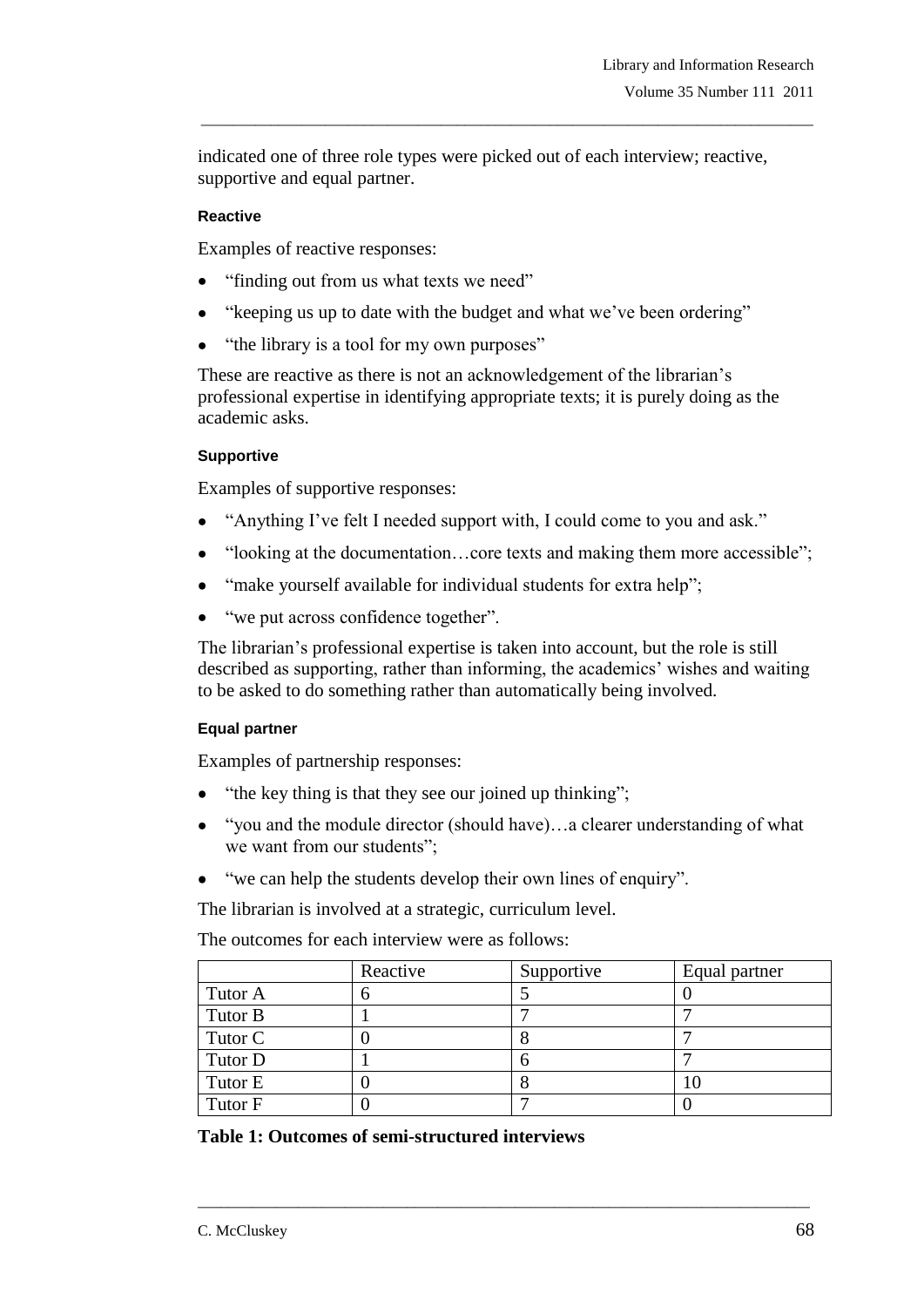From this, it is apparent that one academic saw the role as predominantly reactivesupportive, one entirely supportive, two mostly supportive, with some tendencies to partnership and one leaning towards partnership more strongly.

\_\_\_\_\_\_\_\_\_\_\_\_\_\_\_\_\_\_\_\_\_\_\_\_\_\_\_\_\_\_\_\_\_\_\_\_\_\_\_\_\_\_\_\_\_\_\_\_\_\_\_\_\_\_\_\_\_\_\_\_\_\_\_\_\_\_\_\_\_\_\_\_\_\_\_\_\_\_\_

In regard to investigating how best to promote partnerships between the faculty and the library, it is worth noting that staff development for faculty members on information skills was asked for by four of the six interviewees and a fifth requested more updates in terms of new developments from the library. The only interviewee who did not request this was the one who saw the role as reactive. Time pressures and not knowing how to gain access to development were commonly stated as reasons for staff development not being easy to access.

This aligns with the experience of carrying out this research project. Organising the one-to-one follow ups was much easier than organising a group session that more than two people could attend, due to timetabling and course commitments.

|         | Intervention | Perceived change | New ideas about     |
|---------|--------------|------------------|---------------------|
|         |              | in my role-      | information skills- |
|         |              | response         | response            |
| Tutor A | One-to-one   | 2. A little      | 2. One or two       |
| Tutor B | Group        | 3. Quite a lot   | 2. One or two       |
| Tutor C | Group        | 2. A little      | 4. Many             |
| Tutor D | One-to-one   | 3. Quite a lot   | 3. A few            |
| Tutor E | One-to-one   | 3. Quite a lot   | 3. A few            |
| Tutor F | Group        | 3. Quite a lot   | 4. Many             |

The results of the closed, multiple choice questions on the short questionnaire indicate that each method had some effect.

## **Table 2: Outcomes of questionnaires**

This evidence suggests that each intervention was equally effective in changing the academics' views of the Academic Support Librarian's role and that the group intervention was more effective in providing more ideas for information skills in the curriculum than one-to-one, although both methods had something to offer in this area.

The answers to the open ended questions also indicate that a shift in opinion has taken place. Tutor A was classed as 'reactive-supportive' after the first interviews, but states in the questionnaire that he now realises that:

*Clare is being proactive in the support she can offer… we both want the same things in terms of how we want the students to make use of the library.*

(Tutor A, 2010)

Tutor D, who was classed as "tending towards partnership", but with many views of a supportive nature initially, now approaches the interaction from even more of a partnership angle:

*Previously I thought that librarians sat in the library and ordered books for our programmes. They were not visible to tutors and only supported students when*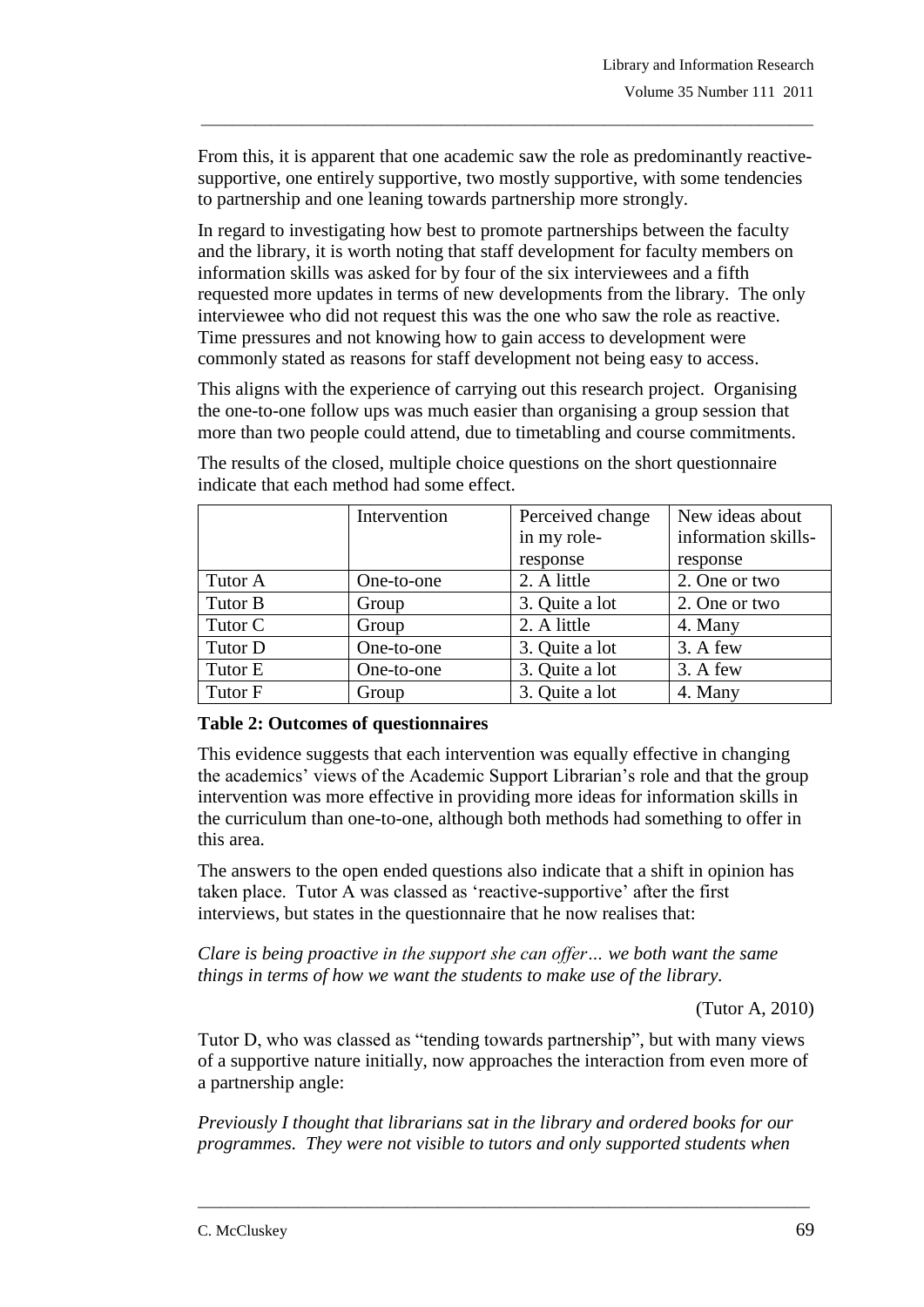*asked individually. I have been positively enlightened by the more open and supportive approach of Clare, which values tutors and students alike. I think it is essential that this open collaboration continues, rather than be seen as conclusive in its own right.*

\_\_\_\_\_\_\_\_\_\_\_\_\_\_\_\_\_\_\_\_\_\_\_\_\_\_\_\_\_\_\_\_\_\_\_\_\_\_\_\_\_\_\_\_\_\_\_\_\_\_\_\_\_\_\_\_\_\_\_\_\_\_\_\_\_\_\_\_\_\_\_\_\_\_\_\_\_\_\_

(Tutor D, 2010)

Returning to my values of co-operation, cross-curricula understanding and respect, this extract shows that this relationship has moved considerably more towards partnership and goes towards creating a community of practice in relation to information skills. Rather than being focused upon an end product of an embedded information skills session, both faculty and library are reflecting upon and valuing each others" expertise in improving the critical engagement of the students and members of staff alike.

## **7 Conclusion**

The study set out to discover two main things: to evaluate the views of the academics in one subject area in regard to my role and to investigate ways of promoting partnerships between academic support librarians and faculty members, as influenced by the concept of communities of practice.

As this was a small scale study, a 30% participation rate should be sufficient to evaluate the research question in this instance, as it also included representatives of heads of programme, module leaders and course tutors without responsibility for modules. However, the evidence gathered must be viewed in the light of a small sample and as providing the basis for further investigation.

The interviews indicate that there is a spread of views about the Academic Support Librarian role, but that, in the main, it is one of support, with some tending to perceive it as more reactive and others viewing it as a partner. It would be valuable to follow up these interviews with more academics across this subject area and beyond, across the faculty, to ascertain whether this is indeed representative of the academics or whether this small sample refers only to those who chose to take part in the study.

The interviews also raised a key issue which needs tackling from the point of view of the library; that many academics feel they need more staff development themselves in the area of information skills, before they are confident in progressing to embedding them in the curriculum. This is something to address in the near future.

The one-to-one and group sessions were very productive in building upon the relationships established in the interviews. Firm plans were made with each of the tutors regarding how information skills could be embedded in their courses in the new term. These varied from simple input in the Virtual Learning Environment, to being a part of the module team, but each was a step forward from the previous year.

Regarding the best form of intervention for promoting the embedding of information skills, this group is too small to come to any firm conclusions. The questionnaire indicates that the group intervention may just be more effective, but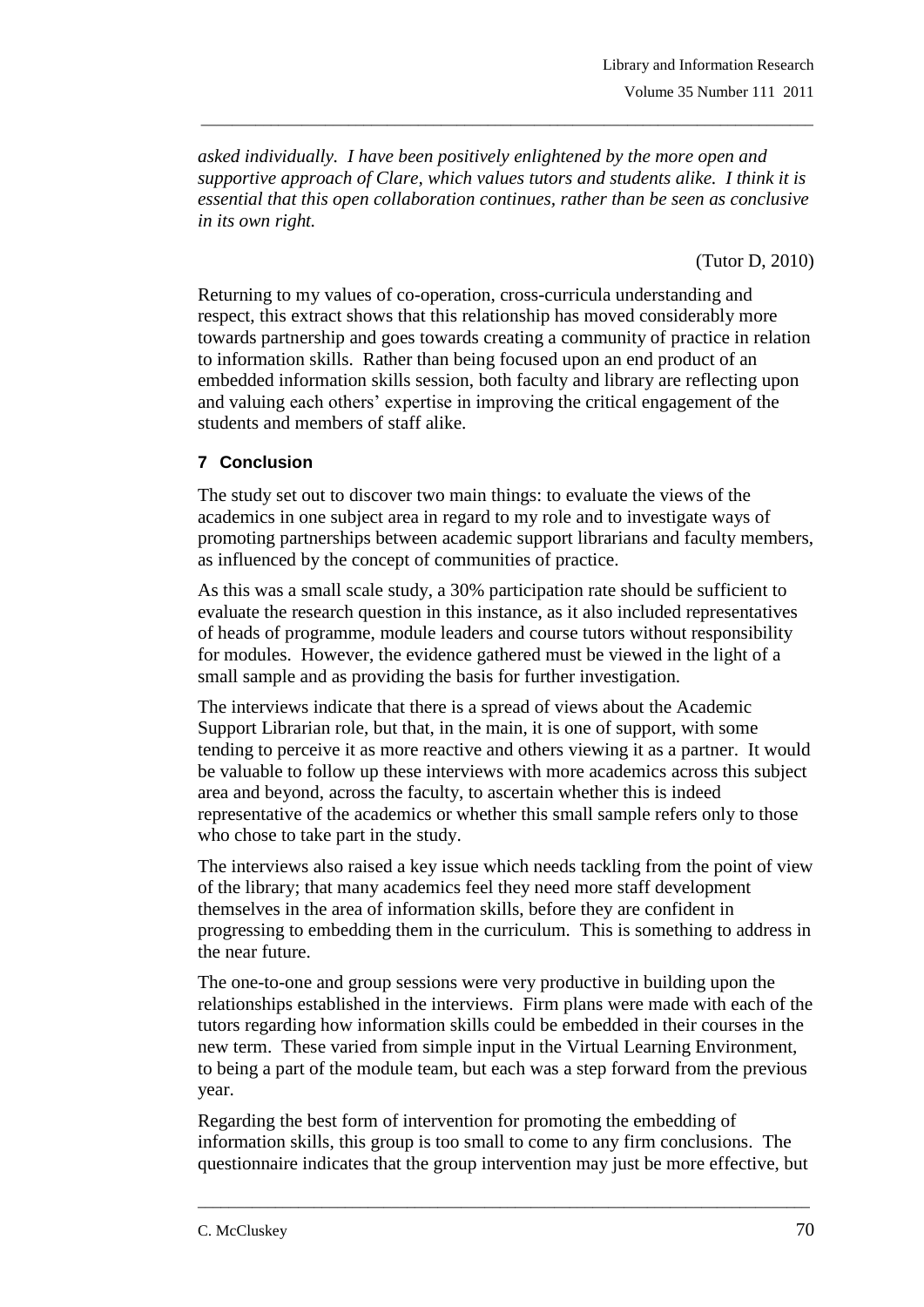this was also the more difficult to arrange. It took time to arrange group meetings and would have been more efficient to arrange one-to-ones with each individual. Nevertheless, the responses do indicate that making the effort to provide such discussion fora could lead to greater understanding and potential for working in partnership in regard to information skills.

\_\_\_\_\_\_\_\_\_\_\_\_\_\_\_\_\_\_\_\_\_\_\_\_\_\_\_\_\_\_\_\_\_\_\_\_\_\_\_\_\_\_\_\_\_\_\_\_\_\_\_\_\_\_\_\_\_\_\_\_\_\_\_\_\_\_\_\_\_\_\_\_\_\_\_\_\_\_\_

# **References**

Brabazon, T. (2008) As a seagull to chips. *Library and Information Update,* (Oct), 48-49.

Chapman, L. and West-Burnham, J. (2010) *Education for social justice: achieving wellbeing for all.* London: Continuum.

Cousin, G. (2009) *Researching learning in higher education.* New York: Routledge.

Crawford, A. (2009) Academic liaison librarians – where do we stand: a personal view. *SCONUL Focus* [online], (45), 34-37. URL: <http://www.sconul.ac.uk/publications/newsletter/45/> [accessed 7.12.09].

Donnelly, K. *et al* (2006) Blended learning in action: the Infoskills programme at Manchester Metropolitan University"s Library Service. *New Review of Academic Librarianship,* **12** (1), 47-57.

Gibson, S. and Luxton, J. (2009) Departure from the library desk: one undergraduate programme's story of its subject librarian's evolving role. *SCONUL Focus* [online], (45), 41-44. URL: <http://www.sconul.ac.uk/publications/newsletter/45/> [accessed 22.5.09].

Gillham, B. (2007) *Developing a questionnaire*. 2<sup>nd</sup> Ed. London: Continuum.

Hardy, G. and Corrall, S. (2007) Revisiting the subject librarian: a study of English, Law and Chemistry. *Journal of Librarianship and Information Science,* **39** (2), 79-91.

Hepworth, M. and Walton, G. (2009) *Teaching information literacy for inquirybased learning.* Oxford: Chandos.

Herring, M. (2008) Fool's gold: why the Internet is no substitute for a library. *Journal of Library Administration,* **47** (1/2), 29-54.

Lombardo, S. and Miree, C. (2003) Caught in the Web: the impact of library instruction on business students" perceptions and use of print and online resources. *College and Research Libraries* [online], **64** (1), 6-21. URL: [http://www.ala.org](http://www.ala.org/) [accessed 14.8.08].

McGuinness, C. (2003) Attitudes of academics to the library"s role in information literacy education. *In:* Martin, A. and Rader, H. (eds.) *Information and IT literacy: enabling learning in the 21st century.* London: Facet. 244-254.

McGuinness, C. (2007) Exploring strategies for integrated information literacy: from academic champions to institution-wide change.*Communications in*